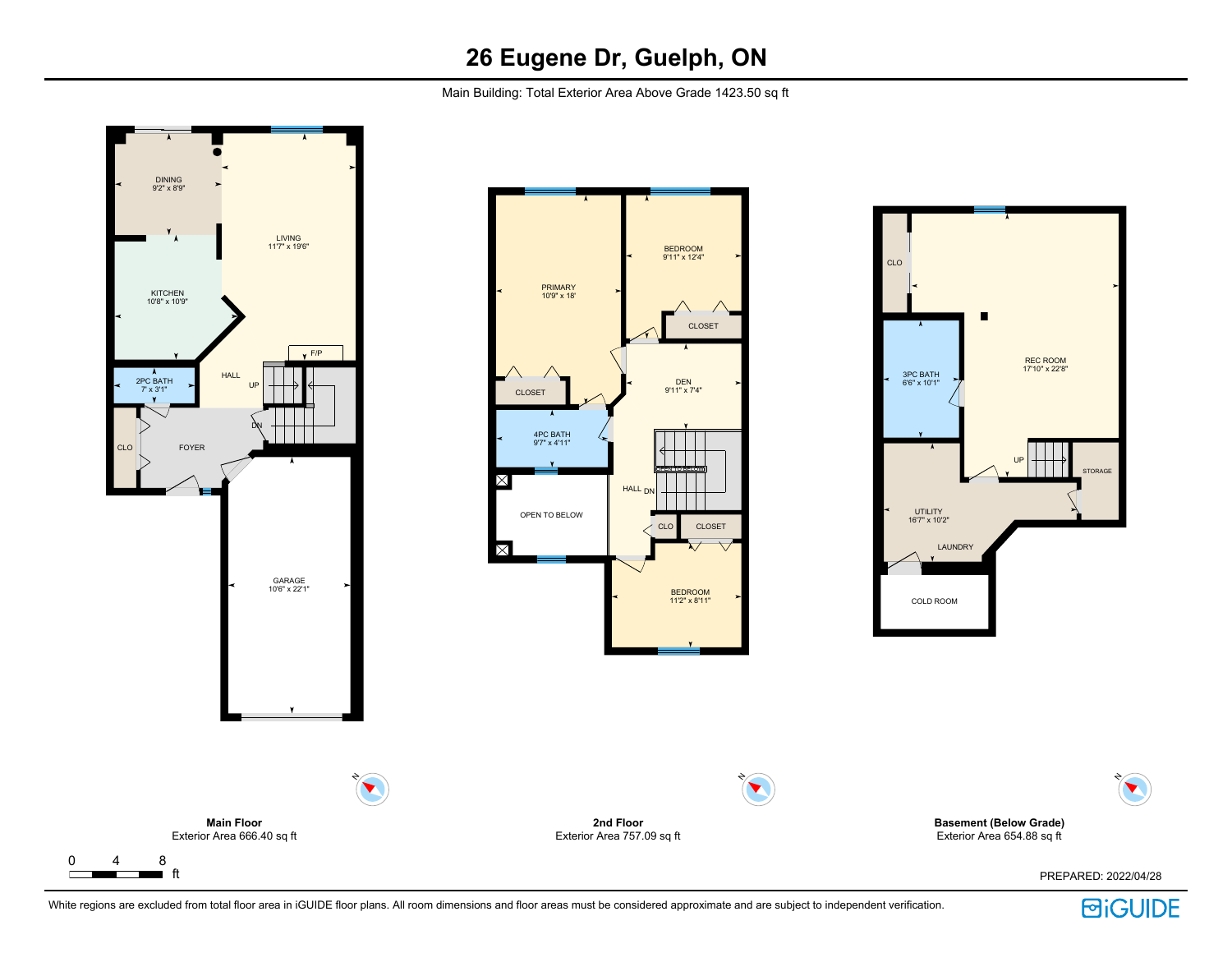**Main Floor** Exterior Area 666.40 sq ft Interior Area 593.47 sq ft Excluded Area 265.29 sq ft





White regions are excluded from total floor area in iGUIDE floor plans. All room dimensions and floor areas must be considered approximate and are subject to independent verification.

**i** ft **ft** PREPARED: 2022/04/28

0 4 8

**回iGUIDE**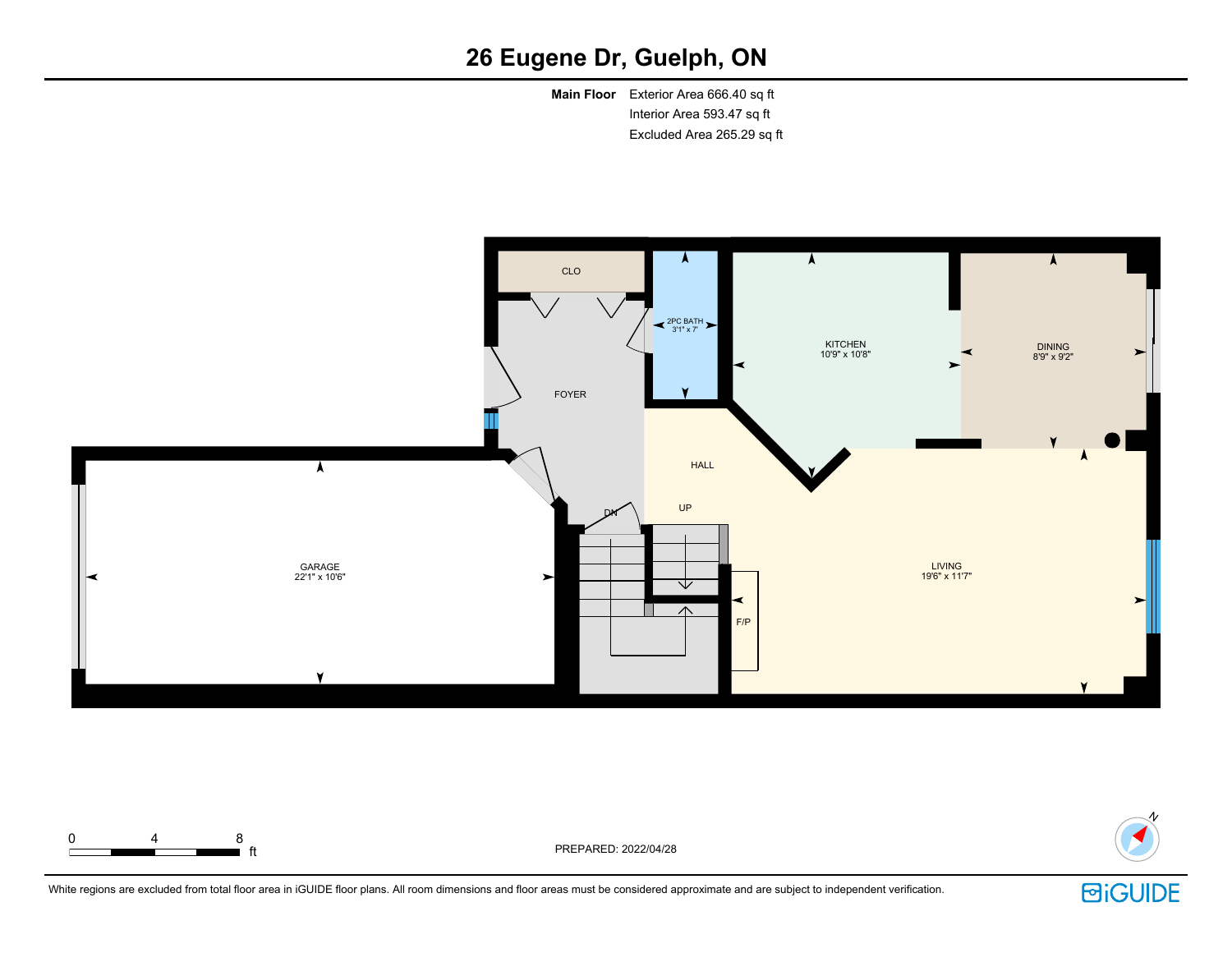**2nd Floor** Exterior Area 757.09 sq ft Interior Area 675.32 sq ft Excluded Area 67.16 sq ft



0 3 6

 $\blacksquare$  ft  $\blacksquare$ 



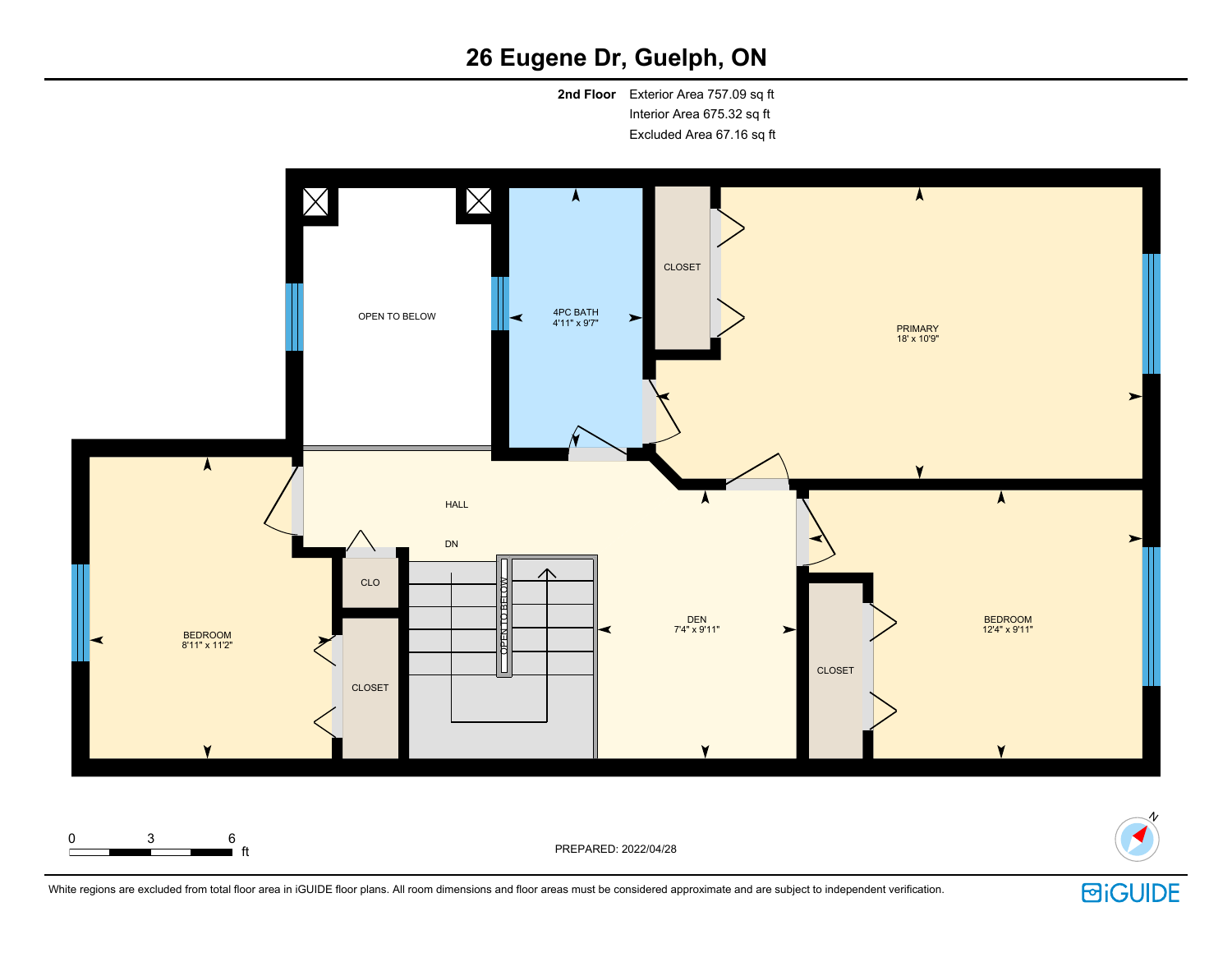**Basement (Below Grade)** Exterior Area 654.88 sq ft Interior Area 579.14 sq ft Excluded Area 42.95 sq ft



White regions are excluded from total floor area in iGUIDE floor plans. All room dimensions and floor areas must be considered approximate and are subject to independent verification.

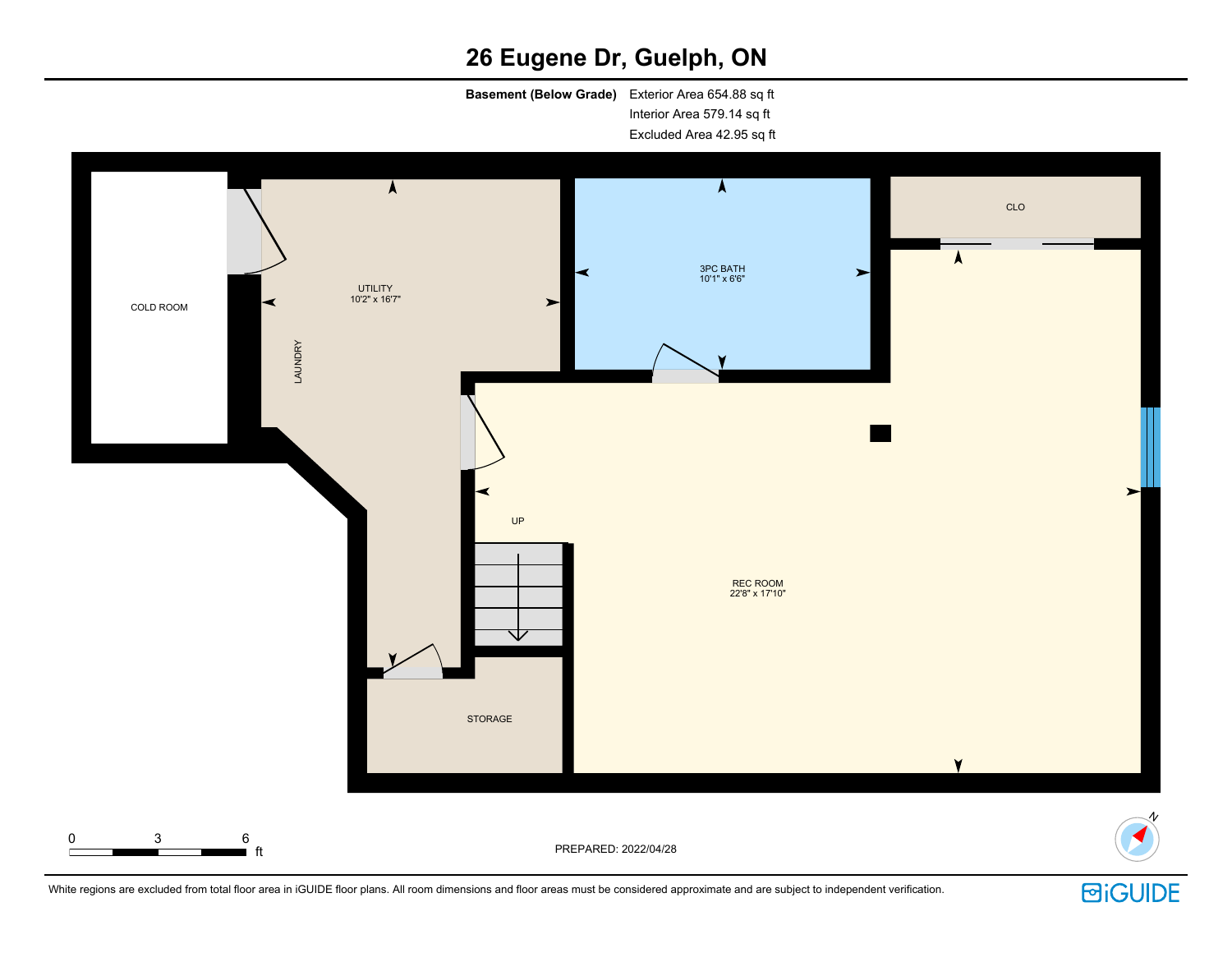# **Property Details**

### **Room Measurements**

Only major rooms are listed. Some listed rooms may be excluded from total interior floor area (e.g. garage). Room dimensions are largest length and width; parts of room may be smaller. Room area is not always equal to product of length and width.

### **Main Building**

MAIN FLOOR 2pc Bath: 7' x 3'1" Dining: 9'2" x 8'9" Garage: 10'6" x 22'1" Kitchen: 10'8" x 10'9" Living: 11'7" x 19'6"

# 2ND FLOOR

4pc Bath: 9'7" x 4'11" Bedroom: 11'2" x 8'11" Bedroom: 9'11" x 12'4" Den: 9'11" x 7'4" Primary: 10'9" x 18'

# BASEMENT

3pc Bath: 6'6" x 10'1" Rec Room: 17'10" x 22'8" Utility: 16'7" x 10'2"

### **Floor Area Information**

Floor areas include footprint area of interior walls. All displayed floor areas are rounded to two decimal places. Total area is computed before rounding and may not equal to sum of displayed floor areas.

# **Main Building**

MAIN FLOOR Interior Area: 593.47 sq ft Excluded Area: 265.29 sq ft Perimeter Wall Thickness: 8.0 in Exterior Area: 666.40 sq ft

# 2ND FLOOR

Interior Area: 675.32 sq ft Excluded Area: 67.16 sq ft Perimeter Wall Thickness: 8.0 in Exterior Area: 757.09 sq ft

BASEMENT (Below Grade) Interior Area: 579.14 sq ft Excluded Area: 42.95 sq ft Perimeter Wall Thickness: 8.0 in Exterior Area: 654.88 sq ft

# **Total Above Grade Floor Area, Main Building**

Interior Area: 1268.79 sq ft Excluded Area: 332.46 sq ft Exterior Area: 1423.50 sq ft